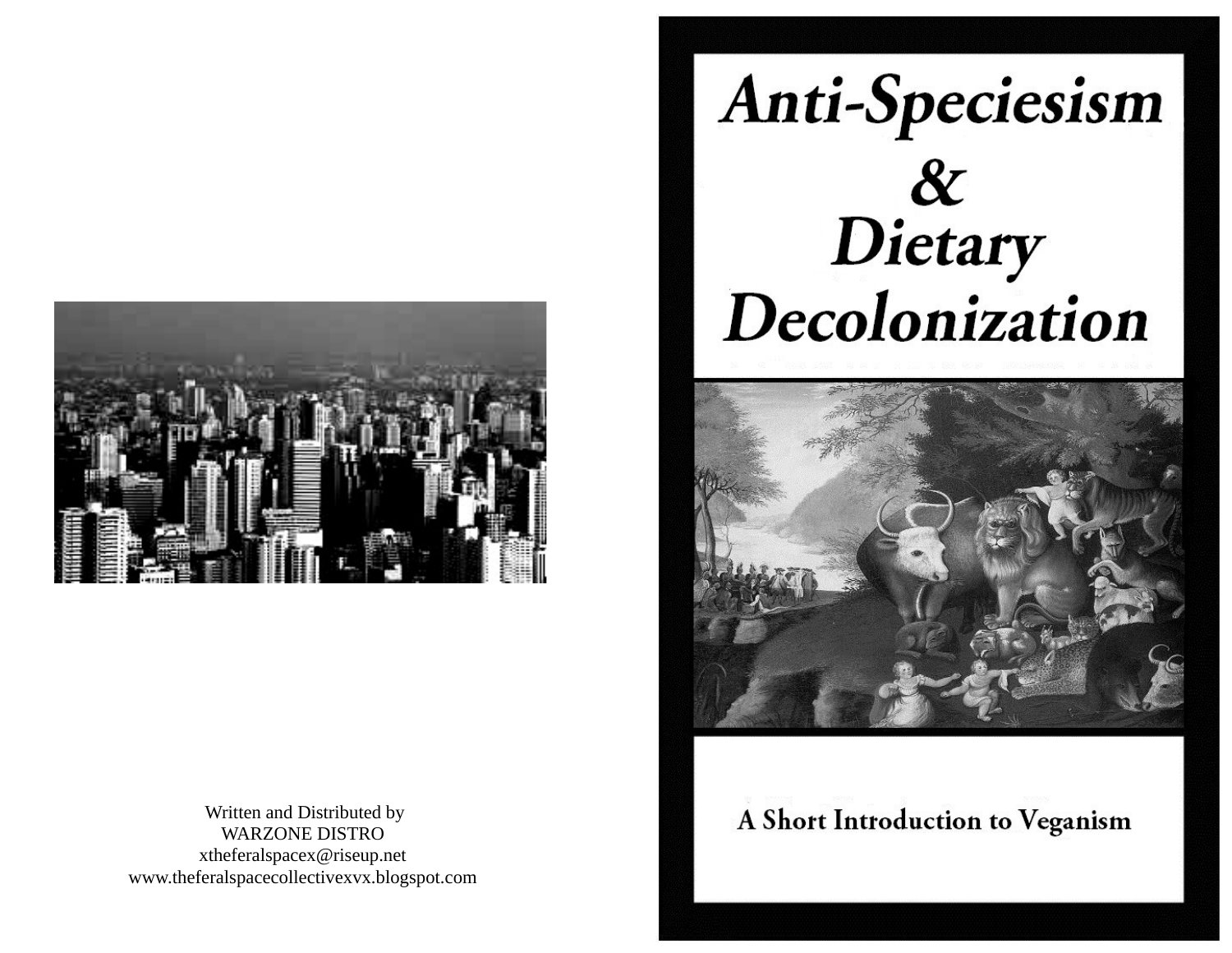*"The same ideology that supports speciesism is present in ideologies that encourage and justify sexism and racism…As a black woman who is vegan, I am particularly sensitive to the ways in which forms of exploitation are intertwined… So rather than being concerned with animal liberation or women's liberation or black and other people of color's liberation, I think we need to understand how they are all tied together and to know that we can't free one group if we allow the same kinds of oppressive ideologies to enslave another group. Liberation has to come for all." - Nekeisha Alexis-Baker* 

This pamphlet aims to introduce veganism from an anti-capitalist and anti-colonial point of view. Understanding the underlying economic and hierarchical structures facilitating both human and non-human animal oppression is paramount to advocating both human and non-human animal freedom. It is significant in promoting collective, rather than mere consumerist solutions to non-human animal abuse and discrimination. From an anti-speciesist perspective, this pamphlet will attempt to deconstruct the human/animal dichotomy by outlining global domestication as a shared form of enslavement to the same oppressor/master ideological domination.

# **What is Veganism?**

Veganism is the rejection of the commodification and use of non-human animals. Vegans do not consume non-human animal products (flesh, secretions, bee vomit etc), wear nonhuman animal fur, or use them in entertainment or research.

# **What is Speciesism?**

Speciesism is the practice of treating members of one species as morally superior to other. Speciesism is analogous to racism, sexism, and other forms of irrational discrimination and prejudice. Speciesism is an ideology that makes discrimination against the members of other species seem normal and natural. From educational and social experiences, the human animal has learned to see human characteristics and abilities as the ideal standard against which all others are measured. Embedded in the culture and thinking of the human animal is the idea that it is natural and inevitable to discriminate against other animals.

Contrary to speciesist belief, the value of non-human animals does not depend on how similar they are to humans any more than the value of women is dependent on how similar they are to men, or how the value of people of color is dependent on how similar they are to white people. Social forces including social status and competition work to suppress the natural empathy people feel and make the oppression of others seem normal, natural, and sometimes even beneficial for the oppressed. Prejudice (an individual attitude) and discrimination (such as mistreatment) are outgrowths of oppressive ideologies psychologically constructed in a socially hierarchical environment. Prejudice and discrimination perpetuate systemic domination by normalizing an inferiority complex placed upon marginalized groups.

Polyculture requires more labor but has many advantages over monoculture. The diversity of crops avoids the susceptibility of monocultures to disease. The larger variety of crops provides habitat for more species, increasing the local biodiversity. This is one example of reconciliation ecology, or accommodating biodiversity. In a vegan polyculture garden that resembles a natural system, plants keep the soil fertile*.* Not only do plants take carbon from the air, but some plants "fix" nitrogen from the air. Certain plants bring nutrients to the surface with the help of deep taproots. When the leaves, branches and roots of these plants naturally decompose with the help of microorganisms in the soil food web, the nutrients are then available to other plants as a form of nourishment. Non-human animals are not used for food or manure in vegan polyculture gardens. Non-human animals voluntarily enter as free pollinators, biological managers, and consumers.

These are just a few of many revolutionary forms of food production and distribution. Everyday people are developing new and inspiring ways of taking responsibility and providing healthy food for themselves and/or their community. Supporting local non-GMO produce co-ops and organic harvest markets is also a common way to promote a healthy vegan way of eating. Decolonizing one's diet begins with respecting the life and freedom of non-human animals. It requires a revolutionary understanding of how dietary practices affect not only the consumer but all beings in the web of life. Decolonizing one's diet also means liberating their body from processed industrial foods and chemicals found in nonhuman animal foods. Returning to nature means consuming natural healthy foods that the human body naturally needs.

#### **Conclusion**

To radically understand the violence against non-human animals it is important to acknowledge the origins of violence of civilization, riddled with inequalities of power and privilege. As the human animal is raised in a class-stratified, hierarchical society which enables the "dominate or be dominated" mindset, respect is hardly extended to the nonhuman animal who is advertised as food or commodity. Speciesism as a discriminatory force plays a key role is disconnecting the human animal from the natural world. A natural world being colonized by skyscrapers, highways, and concrete walls. These mechanisms of global domination manifest from the conditioned human delusion of anthropocentrism. In the process of decolonizing one's mind and body, equal respect and consideration for the lives and freedom of non-human animals must replace the speciesist mentality which normalizes their oppression.

Embracing a vegan lifestyle not only detoxifies the body but revolutionizes the human animal interaction with non-human animals. It challenges the societal norm of species discrimination while highlighting the dietary colonization of the human body. For biodiversity to thrive, all inhabitants of the natural world must be free to live and evolve. Domination has created an epidemic of hierarchical co-dependency. Civilization normalizes the enslavement of all sentient beings to one-sided exploitation within the economic prison of capitalism. In recognition that all oppression is conceptually interconnected, non-human, human animal, and ecological liberation can only be achieved simultaneously through challenging the logic of this domination. Only when challenged together can sexism, racism, classism, nationalism, speciesism and all other forms of oppression be overcome.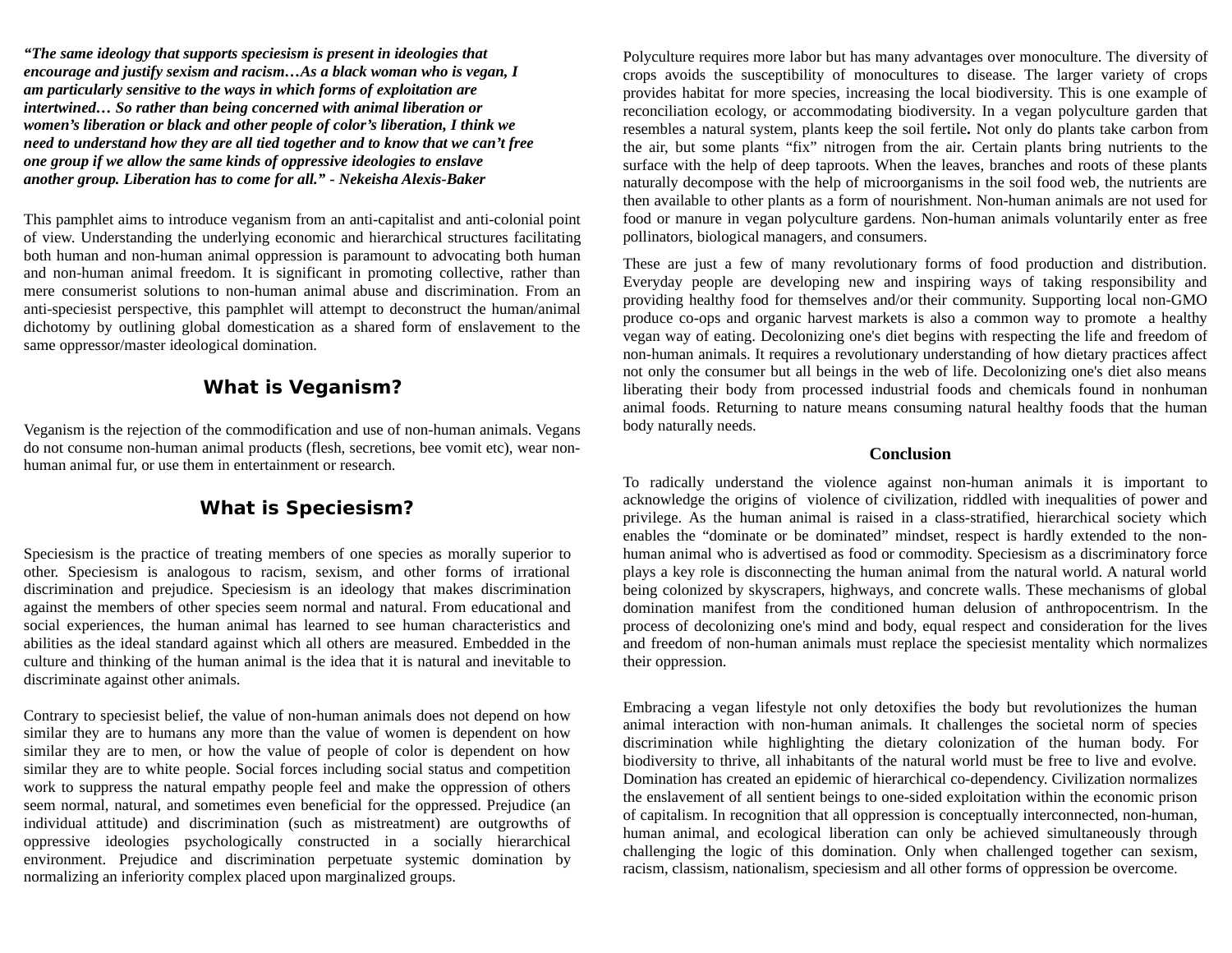The concentration of power in the hands of a few chemical companies like Monsanto and the industrial producers has resulted in a global food system dominated by speciesism, industrially produced "junk" foods, and regular food shortages with drastic price hikes. This results in millions of people with obesity, diet-related diseases, and a lack of knowing where their food is coming from. The food industry and contemporary dietary habits play an active role in cultivating discriminatory behaviors that erode the interconnected relationship between all animals-human and non-human, and the earth.

Decolonizing one's diet is a lived experience and practice which rejects the colonial dietary intake. It is social resistance in the face of societal norms cultivated by civilization, capitalism, and imperialist domination. There are many different ways decolonization is happening today. As the current economic crisis and brutality by the global police state have sharpened the exposure of systemic oppression, more people have begun taking dietary direct action.

#### ~**Community gardens~**

Community gardens are usually constructed in abandoned or unused parking lots and other neglected spaces. These are built by a community of determined people who are passionate about providing free healthy food for the community. Community gardens provide fresh produce and plants as well as a sense of harmony and connection with the environment. Many community gardens have been created to promote a healthy vegan diet in direct action against local fast food franchises and other markets that attempt to sell non-human animal products. Community gardens are examples of mutual-aid, empowerment, and sustainable health for a community of people. They create a combination of individual and collective power which helps build resistance against the capitalist food industry.

#### ~**Guerilla gardening~**

In addition to community gardens, there is Guerilla gardening which is more an individual act of gardening on controversal, neglected, abandoned, or privately owned plots of land,. Vegan anti-capitalist/anti-colonialist individuals seek to provoke change by using Guerrilla Gardening as a form of direct action against the consumption of nonhuman animals, and against the idea of private property and land ownership. Many individuals tend the gardens in secrecy at night while some do so by day for publicity as part of their activism.

#### **~Polyculture~**

Some vegan anti-capitalists/anti-colonialists construct a polyculture way of growing food. Polyculture is growing multiple crops in the same space, in imitation of the diversity of natural ecosystems, and avoiding large stands of single crops or, monoculture. It includes multi-cropping, inter-cropping, companion planting, beneficial weeds, and alley cropping

#### **~Sentience~**

Speciesism is often cultivated by the belief that non-human animals are incapable of experiencing pain. However non-human animals are not only conscious and capable of experiencing pain but like human animals, experience a wide spectrum of emotions as well. The most basic way of experiencing the world is through feeling or sensation. Sentience is the ability to have perceptions and sensations. The basis of non-human animal liberation is the recognition that they are sentient beings capable of being aware, feeling pain, suffering, and experiencing a state of well being.

Like human animals, non-human animals are aware of their surroundings, communicate with one another through emotions and can maintain complex social relationships in their groups. Some non-human animals can enjoy learning a new skill or react to other nonhuman animals in ways resembling human empathy. Non-human animals can experience the unpleasant emotions of pain, frustration, and fear. They can be reduced to a state resembling human depression by chronic stress. These emotions are noted when nonhuman animals are taken away from family members, hooked up to machines, and confined in cages.

Speciesism and the notion that non-human animals are products rather than sentient beings leads to the atrocities which have been normalized by human culture, tradition, and domination. Like colonization human domination manifests itself in the destruction of natural habitats belonging to non-human animals who are subjugated into chattel slavery. Speciesism exists as an unspoken routine in the consumerist civilization of capitalism and systematic domination. Factory farming, entertainment, clothing and "pet" ownership are just a few forms of industrialized speciesism. Cultural and traditional speciesism upholds the psychological norm of non-human animal abuse in a human dominated civilization.

Speciesism and the refusal or ignorance in recognizing the sentience of non-human animals has facilitated some of the most horrific suffering any being who perceives pain could endure.

# **Torture, Murder & Commodity status**

Speciesism normalized in society opens up avenues for industrial forms of slavery, torture, and murder. In addition to the social abuse and discrimination non-human animals face in the speciesist society, the factory farm industry mass produces non-human animals who are then subjected to decapitation, being scaled alive, suffocation, rape and many other forms of torture. The capitalist market mass produces global atrocity in the form of death and destruction in pursuit of profit and domination. When non-human animals are reduced to the commodity status, their right to freedom and equal treatment are no longer recognized. By becoming merely food and products in the market their suffering becomes lost in an ocean of public deception and capital gain. Three of the most commonly demanded "flesh" foods are derived from Birds, Pigs, and Cows.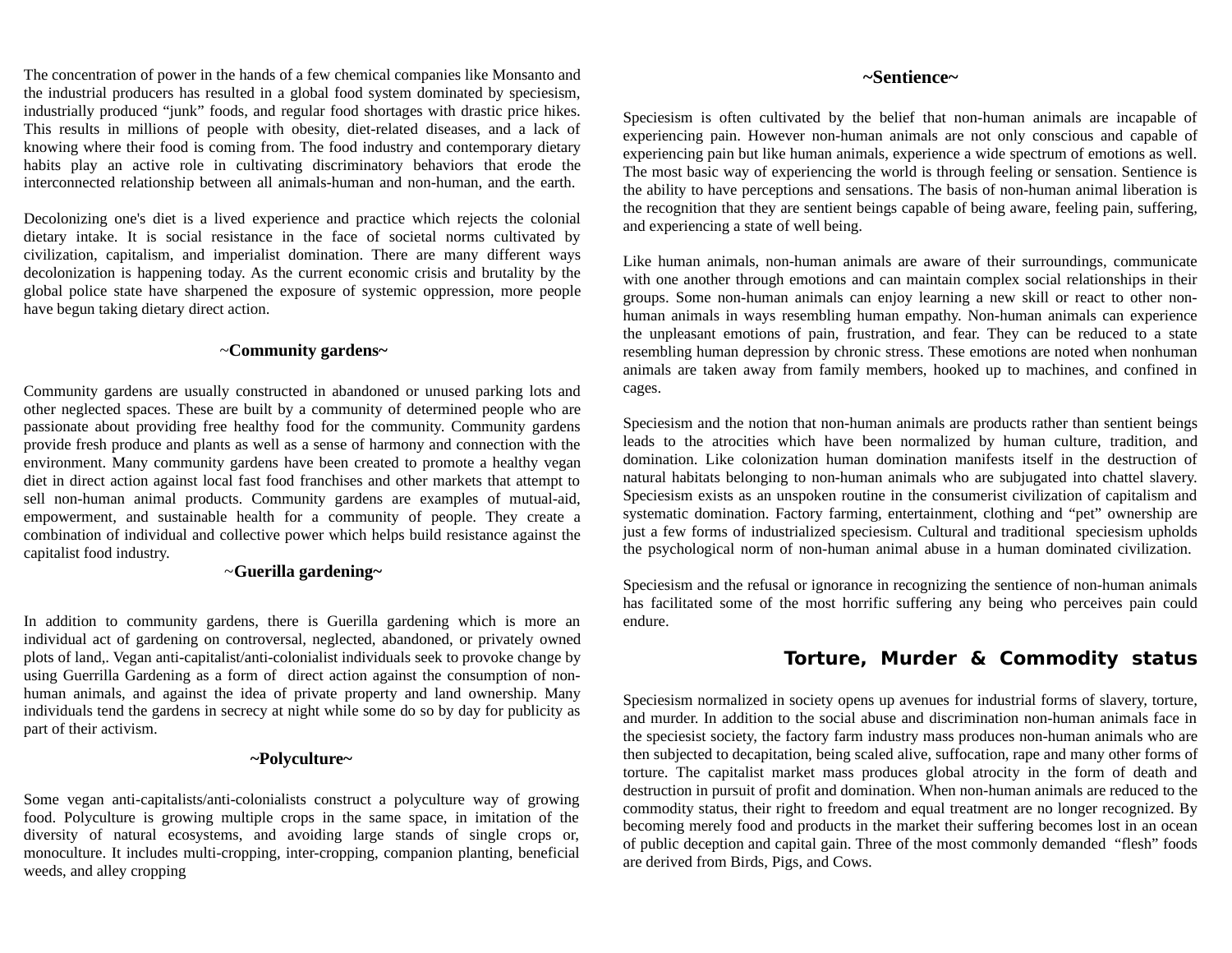Baby chicks are taken away from their mothers at birth. The male chicks are killed by being ground up alive or suffocated in plastic bags. Their flesh or "meat" has no value in the industry since they are too small and only females are used for breeding. Chickens are deprived of the chance at living life free from human domination. In the industry they will not get a chance to feel the sun on their backs, breathe fresh air, roost in trees, or build nests.

Chickens raised for their flesh, called "broilers" by the chicken industry, spend their entire lives in filthy sheds with tens of thousands of other birds, where intense crowding and confinement lead to outbreaks of disease. Chicken or Turkeys are bred and drugged to grow so large so quickly that their legs and organs can't keep up, making heart attacks, organ failure, and crippling leg deformities common. Many become crippled under their own weight and eventually die. When they are only 6 or 7 weeks old, they are crammed into cages and trucked to slaughter.

Birds exploited for their eggs, called "laying hens" by the industry, are crammed together in wire cages where stretching and wing expansion is virtually impossible. Because the hens are crammed so closely together, these normally clean non-human animals are forced to urinate and defecate on one another. The birds have part of their sensitive beaks cut off. The unnatural confinement creates frustration which causes the birds to peck each other.. After their bodies are exhausted and their production drops, they are shipped to slaughter.

#### ~**Pigs~**

One of the most commonly heard examples of speciesism is the reference to police as "Pigs". While the exact origins are unknown, this reference gained popularity during the 1968 National Democratic Convention in Chicago. In an effort to show their disrespect for the political process members of the Youth International Party (also called yippies) carried a small pig around as a candidate for president to mock the political atmosphere. As the police began to disperse the crowds and arrest some of the members, someone shouted, "We're running a pig for president. But you guys are the real pigs." Soon everyone started chanting "Pigs! Pigs!". Since then the reference to police as "Pigs" has become normalized in the language of everyone who rejects them. Contrary to the uniformed agents of violent state repression, pigs suffer the violent consequences of being a non-human animal in a system of capitalism and speciesism. Rather than deploying acts of violent repression upon others, pigs are on the receiving end of violent abuse, rape, and murder.

Pigs spend their entire lives in cramped, filthy warehouses under the constant stress of intense confinement and are denied everything that is natural and important to them. Mother pigs (sows) spend most of their miserable lives in tiny gestation crates that are too small for them to turn around in. They are impregnated over and over again until their bodies give out and are then sent to slaughter.

Piglets are torn from their distraught mothers after just a few weeks. Their tails are cut off, the ends of their teeth are snipped off with pliers, and the males are castrated. No painkillers are given to ease their suffering. The pigs then spend their entire lives in tight crowded pens on tiny slabs of filthy concrete.

The globalization of the agrifood system can be generally defined as the integration of the production and processing of agriculture and food items across national borders, through markets, standardizations, regulations, and technologies. Monsanto Company is an American multinational chemical, and agricultural biotechnology corporation which produces genetically engineered (GE) seeds, and herbicide glyphosate, which is marketed under the Roundup brand. The industrialized food system is responsible for more than half of greenhouse gas emissions, making Big Ag one of Big Oil's biggest customers.

#### **~Monoculture~**

Monoculture describes the commonly used method of crop cultivation. This form of production refers to the single-crop production method in which all other existing or potential crops are excluded to maximize profitability of a selected crop. The destruction of this method of producing food is noted by its lack of diversity which causes atrophy to soil fertility, land, ecosystems, and consumption practices of both humans and non-human animals. This form of energy-intensive industrial farming relies on toxic chemicals which undermines the health of human and non-human animals, and the the environment. Clearing land to grow GMO crops for non-human animal feed is the biggest driver of forest and wetland destruction. In Argentina and Brazil, Monsanto's genetically engineered soy is the main cause of deforestation. When primitive forests which shelter a biodiversity found nowhere else on the planet are destroyed, it is nothing less than ecological tragedy for the non-human animals living there. Industrial agriculture's heavy reliance on pesticides and fertilizers is responsible for the release of many dangerous toxins into the environment. Synthetic nitrogen fertilizer for example is responsible for the nitrate poisoning of the drinking water supply. Synthetic nitrogen fertilizer is the major cause of the 405 oceanic dead zones around the world (including the Gulf of Mexico, the Chesapeake Bay, and the coasts of California and Oregon). Monsanto's genetically engineered corn uses more fertilizer than any other crop.

#### ~**Poverty Trends during Globalization~**

Globalized industrial agriculture and GMO crops poses a problem that affects people of different ages, genders, and ethnic origins, in different regions, and in city slums and rural areas. Poverty takes shape as a global epidemic. An estimated 125,000 farmers have taken their own lives as a result of the ruthless drive to use India as a testing ground for genetically modified crops. For many Indian farmers who now must grow Monsanto's genetically engineered Bt cotton, suicide is their only means of escaping the debt they've accrued to obtain the seeds and pesticides.

Monsanto makes food and farming more expensive, while depleting the nutrition and variety of food available to the average consumer. The result is that people are eating a lot more of these genetically engineered crops, mostly in the form of nonhuman animal products, oils & fats, and sugars. The most commonly known genetically engineered ingredients are highfructose corn syrup and hydrogenated vegetable oils.

### **RESISTANCE**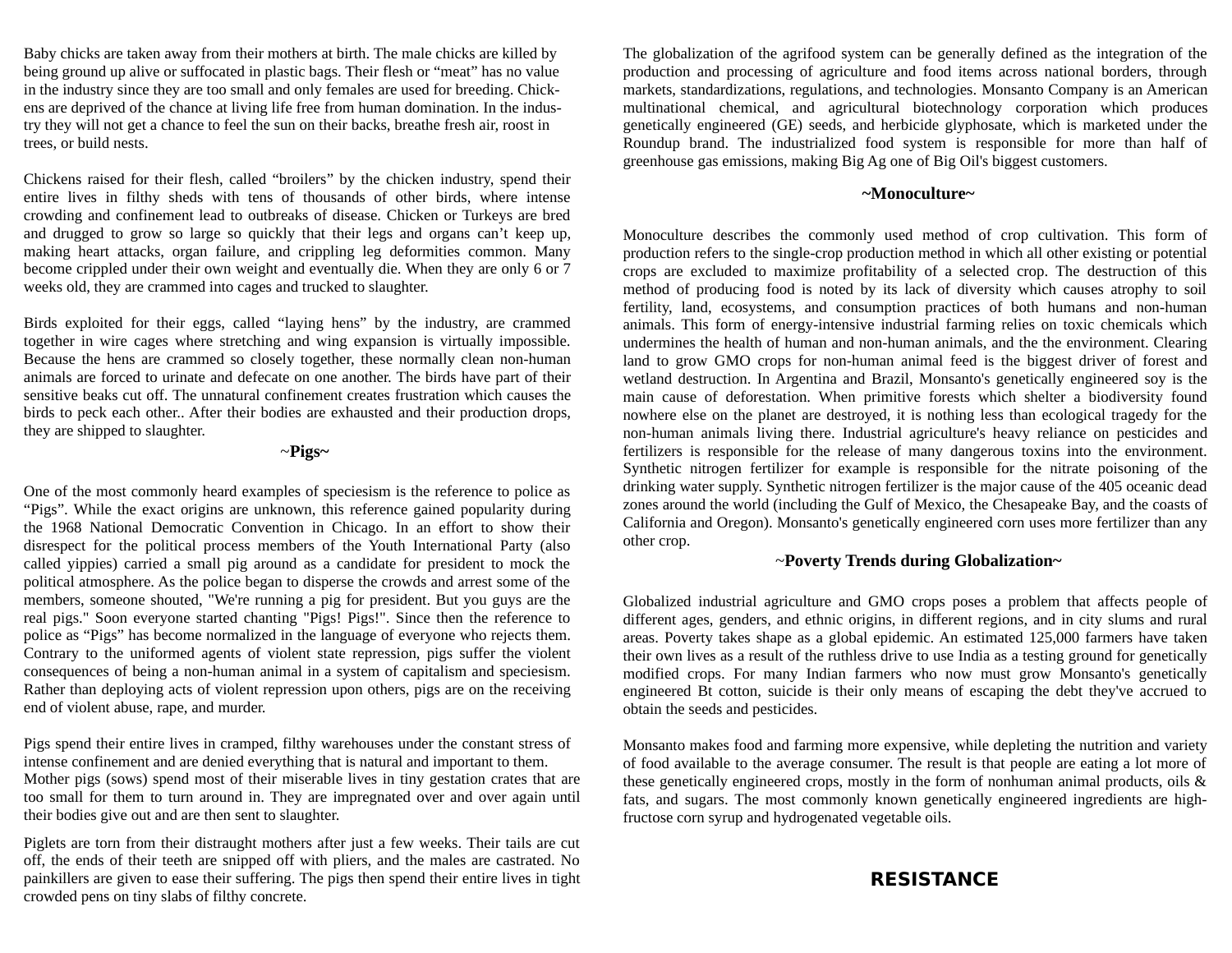consumed by enslaved people. Given the lack of education for the majority of enslaved people, it comes as no surprise that this term would eventually be called "chittlins". Low quality food was given to enslaved Africans since the source of sustenance for the oppressed was the after thought of the oppressor.

Due to institutionalized segregation, dietary change amongst newly freed Africans was minimal. With limited access to the resources of southern whites, southern people of African descent made do with the foods they were accustomed to prior to their liberation. As they were aware of this and other persistent inequalities, soul food retained its comforting significance within everyday survival.

The stress of not being able to make ends meet in addition to sedentary work increases the health risk put on by soul food consumption. The availability of healthy food options is severely limited where poverty is concentrated.

 Today people of African descent are being devastated by the consumption of non-human animals. Saturated fats, "dairy", and undigested flesh proteins pave a way for poor health and diseases. Adults of African descent have the highest rates of obesity and a higher prevalence of diabetes than caucasians, and are twice as likely to die of stroke before age 75 than other population groups. Besides tradition and habit, poverty and neighborhoods without good fresh fruit and vegetable inclusive supermarkets also contribute to an unhealthy diet. Low-income communities of color tend to have an abundance of fast food and highly processed foods that are high in calories and fats.

People of color living in low income areas experience the blunt force of poor nutrition, health issues, and diseases. The abundance of non-human animal food in these areas not only paints a picture of nutricide but also a paradox hidden within dietary culture and tradition; those who are experiencing the oppression of the white supremacist postcolonial system are oppressing those who are experiencing the oppression of an anthropocentric society. In a capitalist and hierarchal system, oppression becomes a conditioned, integral element present in the interaction between human animals and their encounters with the natural world. Veganism is one of many steps which aim to reexamine communication and interactions with non-human animals. It calls into question the discriminatory actions against non-human animals and its relationship to the discrimination of marginalized human animals.

Discrimination upholds hierarchies of privilege and power. The human/animal dichotomy merely exists to serve the interests of an anthropocentric civilization. The domestication of the human animal paved the way for discrimination towards non-human animals who remain wild and feral. The concept of being "civilized" carried a sense of privilege which ultimately led to the enslavement of human and non-human animals perceived to be wild, barbaric, or uncivilized. Today "civilized" remains a standard in which the value of life is measured by. This standard plays a key role in disconnecting humans from their animal identity and has created "human and/or animal" rather than "human animal and nonhuman animal". From an anti-civilization point of view, animal liberation includes both non-human and human animals.

# **The Globalization of the Agrifood System**

When the time comes for slaughter, pigs are forced onto transport trucks that travel for many miles through all weather extremes. Many die of heat exhaustion in the summer or arrive frozen to the inside of the truck in the winter. According to industry reports, more than 1 million pigs die in transport each year, and an additional 420,000 are crippled by the time they arrive at the slaughterhouse.

#### ~**Cows~**

When cows are still very young, many are burned with hot irons (branded), their horns are cut or burned off, and male cattle have their testicles ripped out of their scrotums (castrated). Once they have grown big enough, they are sent to massive, filthy feedlots where they are exposed to the elements, to be fattened for slaughter. Many female cows are sent to dairy farms, where they will be repeatedly impregnated and separated from their calves until their bodies give out and they are sent to be killed.

Like all human and non-human animals, cows form strong maternal bonds with their calves, and on dairy farms and cattle ranches, mother cows can be heard frantically crying out for their calves for several days after they have been separated.

Cows are curious, clever animals who have been known to go to extraordinary lengths to escape from slaughterhouses. These very social animals prefer to spend their time together, and they form complex relationships, very much like dogs form packs.

Cows are transported hundreds of miles in all weather extremes, typically without food or water, to the slaughterhouse. Many cows die on the way to slaughter, but those who survive are shot in the head with a captive-bolt gun, hung up by one leg, and taken onto the killing floor where their throats are cut and they are skinned and gutted. Some cows remain fully conscious throughout the entire process.

Pigs, Birds, Cows and all other non-human animals used for profit are rarely ever promoted as intelligent and sentient beings. Instead their seasoned, neatly-packaged flesh or secretions is promoted with illusionary cartoons of smiling faces, witty slogans or "happy cows". The Entertainment industry and circuses who kidnap non-human animals from their families and their natural environment make a killing with misinformation and distracting the public. The cultivation of speciesism is done by normalizing such discriminatory behaviors towards nonhumans. This market deception aims to bury the reality of pain that directly results from consumer demand. Their sentience and ability to feel pain, experience emotions, and suffer the same way human animals suffer is intentionally left out of the equation. With capitalism being the foundation of tactical deception for capital gain, the painful truth of slavery, torture, and mass murder of non-human animals is business as usual to the speciesist oppressor.

# **Patriarchy, Speciesism & Rape Culture**

Everyday billions of vagina-bodied non-human animals are exploited for their reproductive capabilities. They are enslaved, manipulated, tortured, and eventually slaughtered for human profit. They are, in fact, victimized. Not only is this a vegan issue but also an issue of sexual domination which perpetuates patriarchy. Veganism is often dismissed as merely a feminine movement saturated with "feminine over-sensitivity" towards the mistreatment of non-human animals. Globalized patriarchal practices provide evidence in proving a relationship between